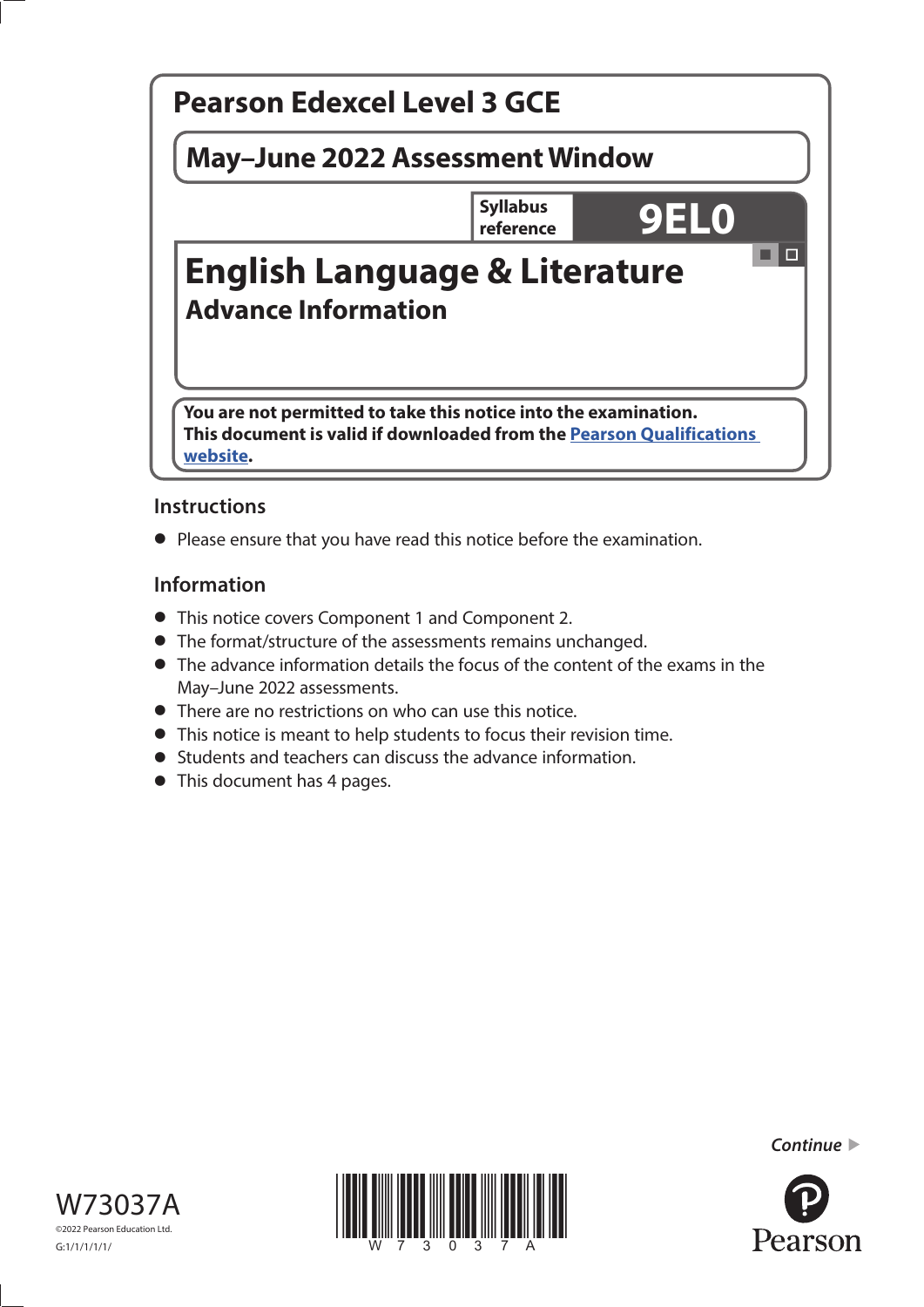## **General advice**

- In addition to covering the content outline in the advance information, students and teachers should consider how to:
	- manage their revision of parts of the specification which may be assessed in areas not covered by the advance information
	- manage their revision of other parts of the specification which may provide knowledge which helps with understanding the areas being tested in 2022.
- For specifications with synoptic assessments, topics not explicitly given in the advance information may appear, e.g. where students are asked to bring together knowledge, skills and understanding from across the specification.
- For specifications with optional papers/topics/content, students should only refer to the advance information for their intended option.
- For specifications with NEA, advance information does not cover any NEA components.

A link to the Joint Council for Qualifications guidance document on advance information can be found [here.](https://www.jcq.org.uk/wp-content/uploads/2021/10/Advance-Information-for-General-Qualifications-2021-22.pdf)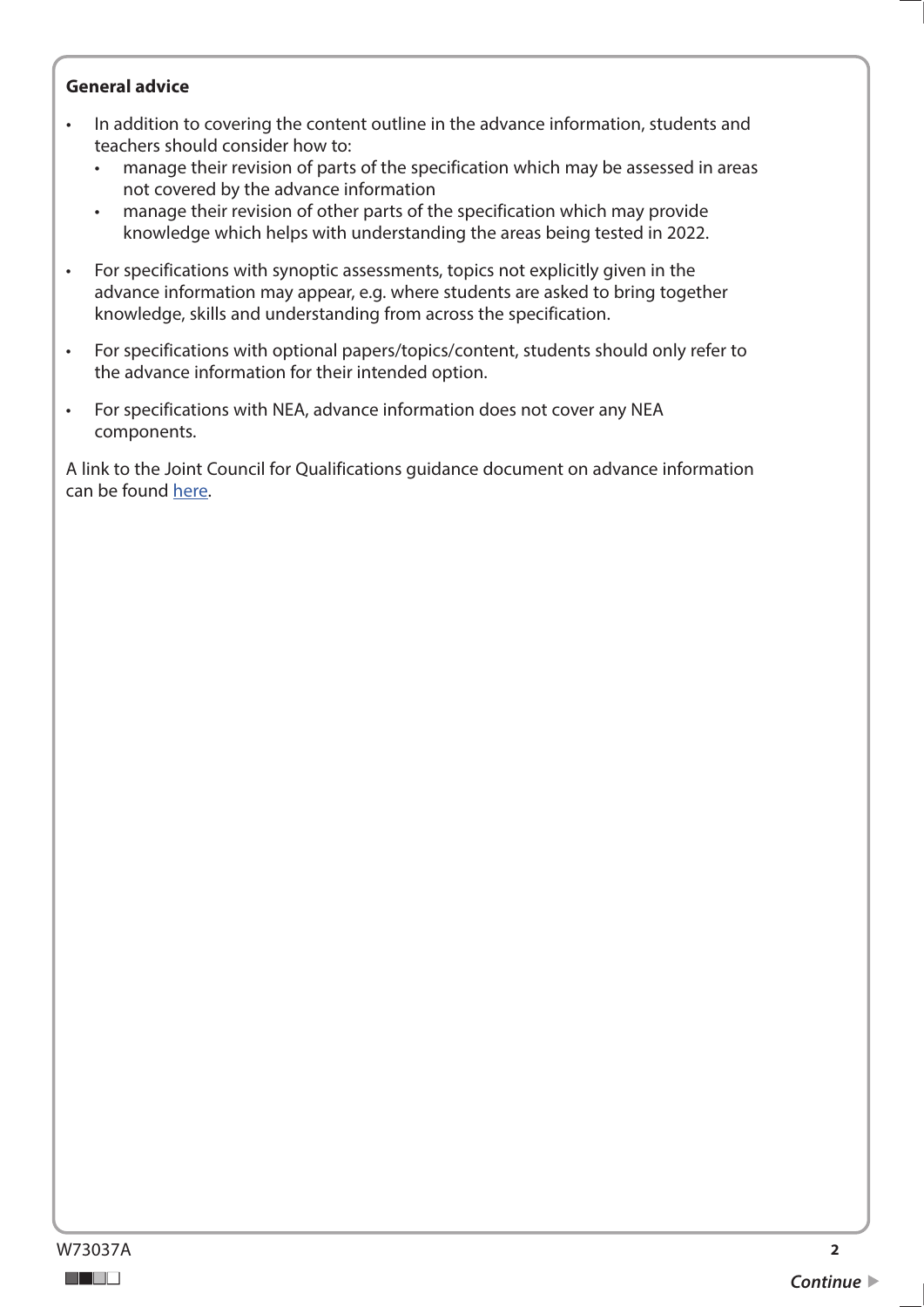# **Advanced Information**

# **Subject specific section**

- We are providing advanced information for Paper 1 Section A and Paper 2 section A.
- Due to the nature of questions in Paper 1 Section B and Paper 2 Section B advanced information is not being provided for these sections of the papers.
- The following areas of content are suggested as key areas of focus for revision and final preparation, in relation to the Summer 2022 examinations.
- The aim should still be to cover all specification content in teaching and learning.
- The 'Voices' anthology text in question 1 will be drawn from the reduced list below.
- For Paper 2 Section A, we have provided one piece of information on the unseen texts.